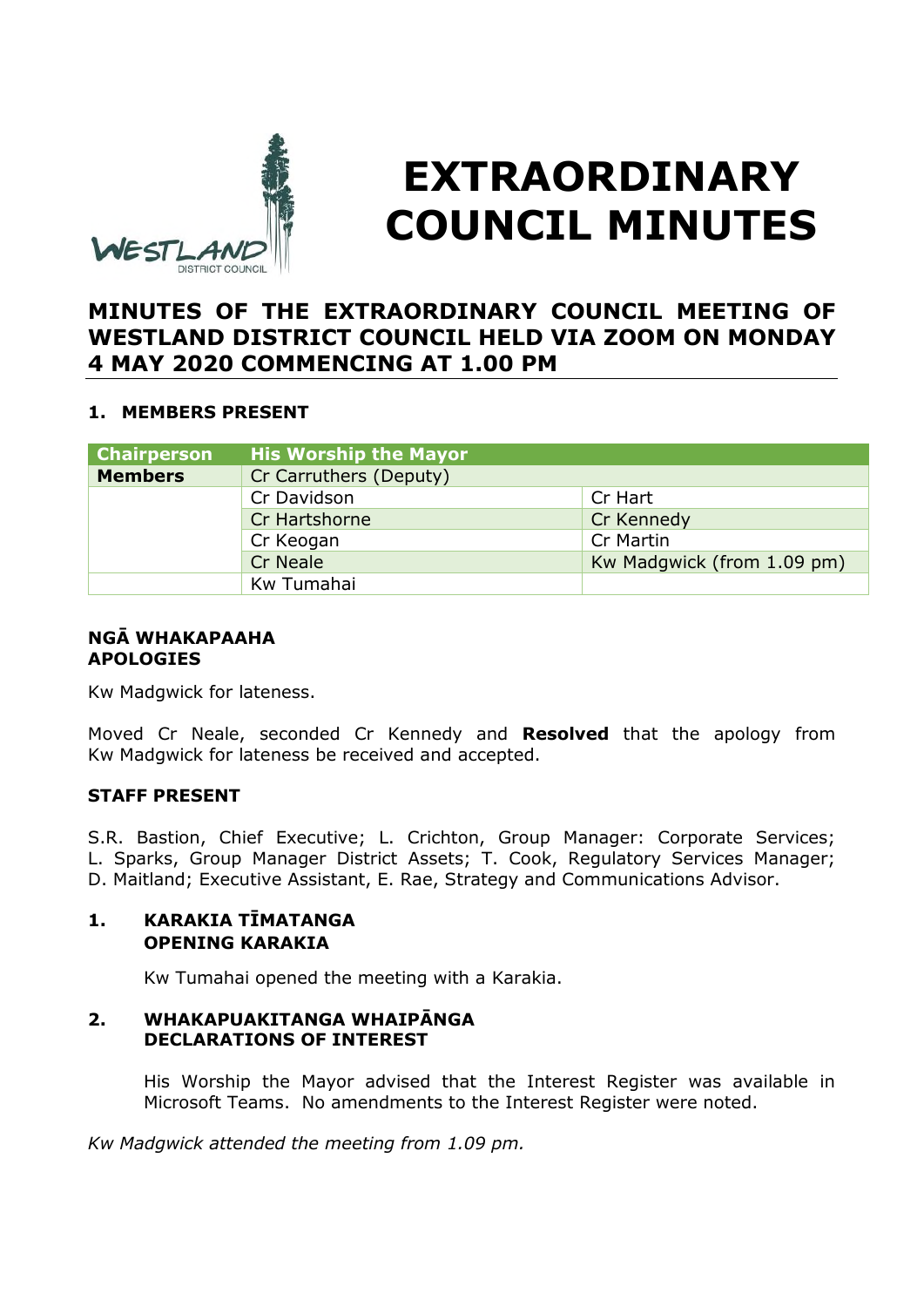# **3. PŪRONGO KAIMAHI STAFF REPORTS**

#### **Adoption of Draft Annual Plan 2020/2021**

His Worship the Mayor introduced the 2020-2021 Draft Annual Plan and advised that the purpose of the meeting is to give staff approval to send out the 2020-2021 Draft Annual Plan and Consultation Document for public consultation.

Kw Madgwick advised that a correction be made in the document to spelling.

The purpose of the report from the Group Manager: Corporate Services is to propose the adoption of the Draft Annual Plan for the financial year ending 30 June 2021.

Councillors had requested that staff look at a zero rate increase and the way to achieve this was to strike the rates at the same factors as in the current financial year 2019-2020.

The Group Manager: Corporate Services advised that with the plan for a zero rates increase, including underfunding the expenditure over the year, Council may need to use short-term funding to do that.

The Group Manager: Corporate Services advised that there will be costs taken out of this year's Annual Plan that will need to be put back in next year, including loan repayments for current debt, resulting in repayment of a three year period in the future.

Kw Madgwick spoke regarding the Ocean Outfall project and the wording and the way it is structured, and asked that the consultation document be as neutral as possible, and the views of Iwi need to be taken into account to have a solution that is environmentally acceptable.

Kw Tumahai supported the comments from Kw Madgwick regarding the views of Iwi, and highlighted the resource consent and asked that some more analysis be done with regard to solution that is environmentally acceptable.

Cr Kennedy spoke regarding the Ocean Outfall project, Franz Josef and Fox Glacier Community Rates, and Ross Endowment Fund.

Cr Martin spoke regarding the Hokitika Regent Theatre and seeking community feedback on the Regent Theatre on granting funding, financial contribution from the ratepayers and providing the community with an opportunity to provide feedback, the Franz Josef-Fox Glacier Community Development Officers and the payment deferred for the next financial year.

*Cr Hart – left the meeting at 1.46 pm and did not return.*